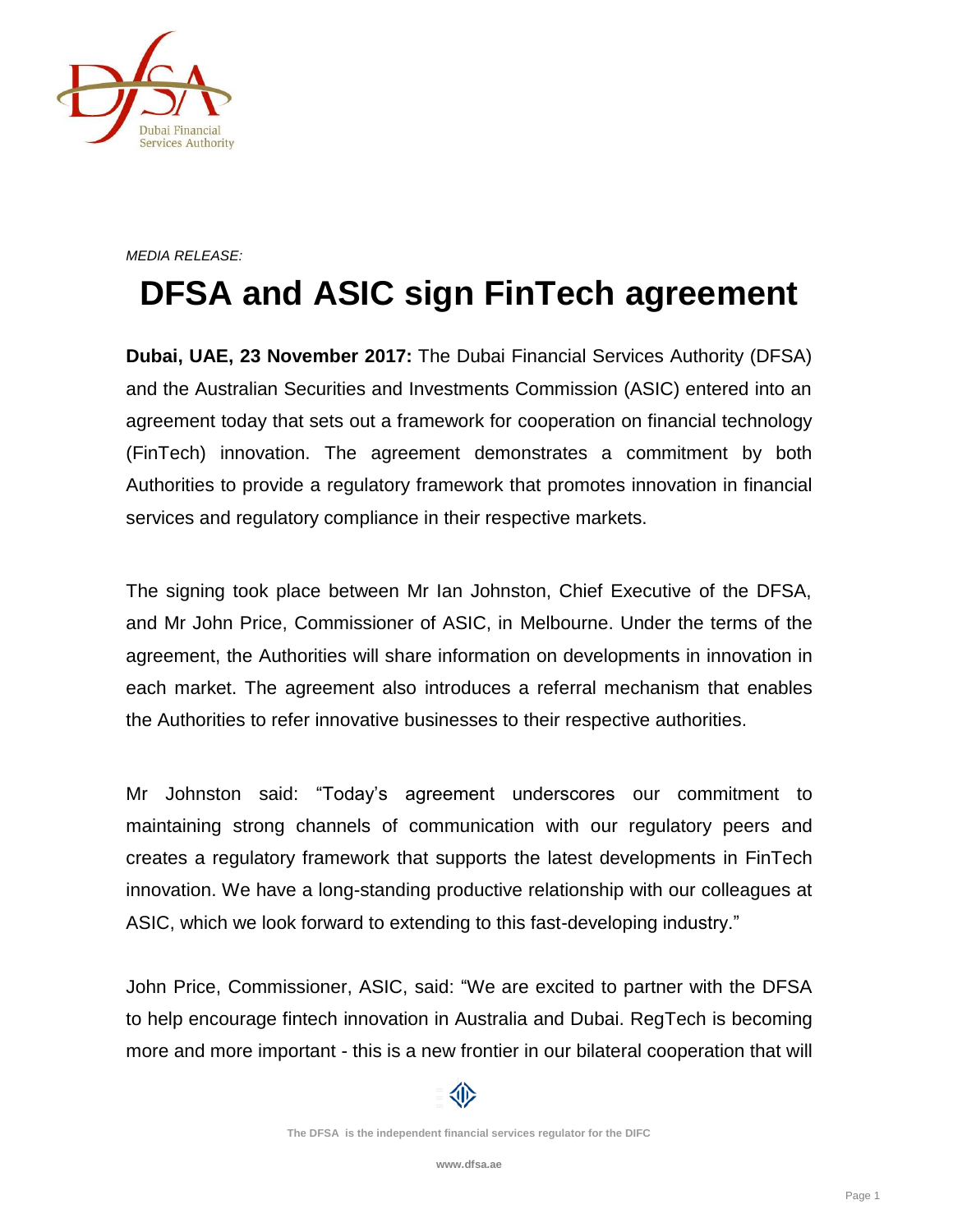

| benefit | both | regulators | and | businesses." |
|---------|------|------------|-----|--------------|
|---------|------|------------|-----|--------------|

This latest cooperation agreement forms part of the DFSA's innovation strategy, which complements the National Innovation Strategy, as set out by UAE Vice President, Prime Minister and Ruler of Dubai, His Highness Sheikh Mohammed Bin Rashid Al Maktoum, to make the UAE a global hub for innovation. In August, the DFSA launched the first tailored regime for loan and investment crowdfunding platforms in the GCC. In May, the DFSA launched its Innovation Testing Licence, a special class of financial services licence that allows FinTech firms to develop and test innovative FinTech concepts in or from the DIFC.

The DFSA's initiatives follow the launch of the FinTech Hive at the DIFC, bringing together the next generation of leaders and entrepreneurs to address the growing needs of the region's financial services industry, using innovative technology solutions. Its aim is to catalyse growth and efficiency in a variety of areas including trade finance, alternative finance and Shariah-based services.

In March 2015, ASIC, an early leader in this field, established the Innovation Hub to assist innovative FinTech businesses navigate its regulatory system. Through its Innovation Hub, ASIC engages with the FinTech community, provides assistance to innovative FinTech start-ups and liaises with FinTech experts through ASIC's Digital Finance Advisory Committee.

**- Ends -**

**For further information please contact:**

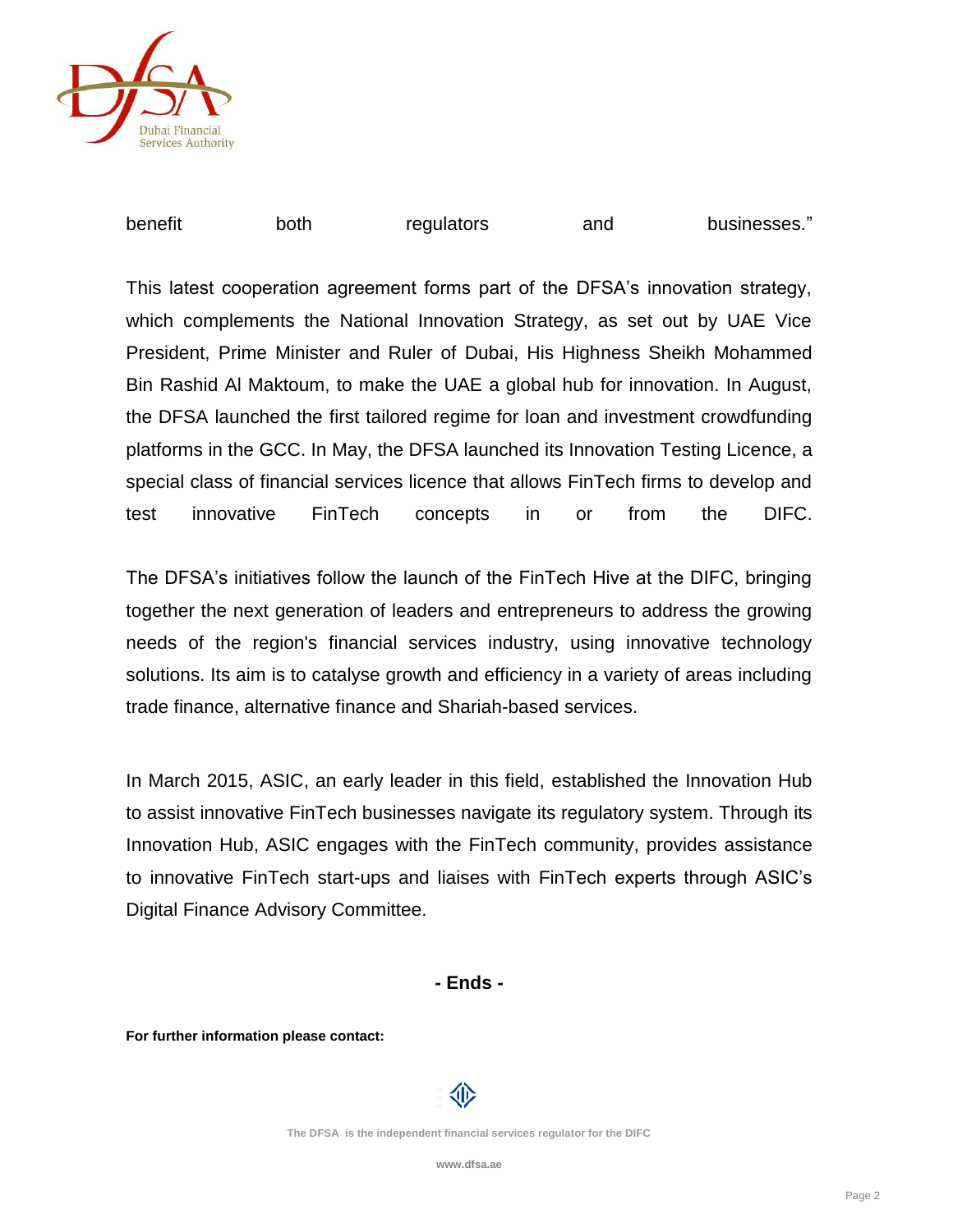

Corporate Communications Dubai Financial Services Authority Level 13, The Gate, West Wing Dubai, UAE Tel: +971 (0)4 362 1613 Email[: DFSAcorpcomms@dfsa.ae](mailto:DFSAcorpcomms@dfsa.ae) [www.dfsa.ae](http://www.dfsa.ae/)

## **Editor's notes:**

**The Dubai Financial Services Authority (DFSA)** is the independent regulator of financial services conducted in or from the Dubai International Financial Centre (DIFC), a purpose-built financial free-zone in Dubai. The DFSA's regulatory mandate covers asset management, banking and credit services, securities, collective investment funds, custody and trust services, commodities futures trading, Islamic finance, insurance, an international equities exchange and an international commodities derivatives exchange. In addition to regulating financial and ancillary services, the DFSA is responsible for supervising and enforcing Anti-Money Laundering (AML) and Combating the Financing of Terrorism (CFT) requirements applicable in the DIFC. The DFSA has also accepted a delegation of powers from the DIFC Registrar of Companies (RoC) to investigate the affairs of DIFC companies and partnerships.

**Ian Johnston** was appointed as Chief Executive of the DFSA in June 2012. Mr Johnston joined the DFSA in November 2006, as a Managing Director, to head the Policy and Legal Services Division.

Mr Johnston was admitted to practice Law in Australia in the early 1980s and has spent most of his career in the private sector. He held a number of senior positions within the financial sector and was CEO of one of Australia's major Trustee Companies. During that time, Mr Johnston played a leading role in the Trustee industry and served on the National Council of the Trustee Corporations Association.

In 1999, Mr Johnston joined the Australian Securities and Investments Commission where he held the position of Executive Director, Financial Services regulation, and spent several terms as an acting Commissioner. In 2005, Mr Johnston took up a position with the Hong Kong Securities and Futures Commission as a Special Advisor.

Mr Johnston is a past Chairman of the Joint Forum, which comprise representatives of the major international regulatory standard-setters (IOSCO, IAIS and the Basel Committee). In August 2016, he was re-elected to IOSCO's Growth and Emerging Markets Steering Committee, a position he has held since 2013. He is also a member of the Financial Stability and Technical Committee (FSTC) of the IAIS, the global standard-setting body for insurance regulation, and was a member of the Board of Directors of the Financial Planning Standards Board (from Jan 2011 – Mar 2016).

**In September 2006, the DFSA and the Australian Securities and Investments Commission (ASIC)** signed a Memorandum of Understanding (MoU) to establish a framework for mutual assistance and the exchange of